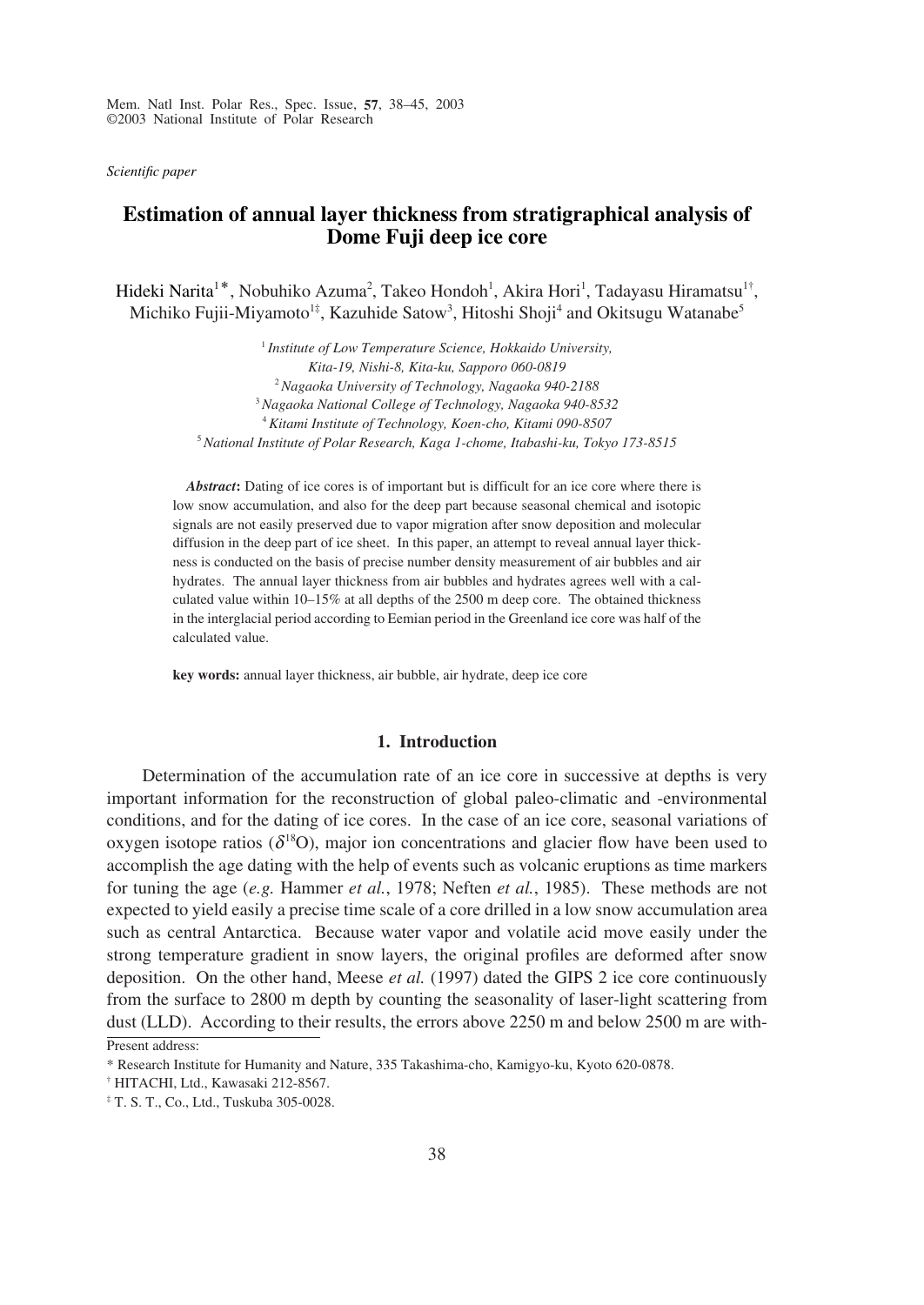in  $1-2\%$  and  $10-20\%$ , respectively. As it is considered that dust in snow hardly moves even under a strong temperature gradient, this method is better for decisions on annual thickness or timescale. Also, as air bubbles and air hydrates, which are depend on voids in snow, are not easily influenced by vapor diffusion after close off, they have a possibility of being kept as a snow layer. Also, the number density of air hydrate fluctuates with climate change in relation to glacier cycles (Uchida *et al.*, 1994; Lipenkov, 2000; Narita *et al.*, 1999). On the basis of the fact, the study started from a conception that the detailed number density may have a seasonal signal.

A deep ice core was recovered at Dome Fuji, Antarctica (77°19´01´´S, 39°42´12´´E) in 1995 and 1997. The snow accumulation rate at shallow depth is about 3 cm of water equiv./year as average from volcanic events (Watanabe *et al.*, 1997) and annual thickness has been obtained running the 2500 m length of the core by calculation (Watanabe *et al.*, 2002). In this study, we show changes in annual thickness from the surface to 2500 m depth by stratigraphical analyses and number densities of air bubbles and hydrates. The dating errors are assumed to be 10–15% through the ice core. The data coincided well with the calculated value of the D-J model (Dansgaard and Johnsen, 1969). However, the observed values in the interglacial period according to Eemian period in the Greenland core became half of the calculated values.

# **2. Observations**

*Snow stratigraphy:* the depth of pore close-off in snow is about 100 m at Dome Fuji. We can distinguish a stratigraphical layer down to about 125 m in depth by visual observation or X-ray transmission (Hori *et al.*, 1999) for the Dome Fuji ice core. Figure 1 is an example of a layer structure of snow which is obtained by the X-ray method. The layers can be distinguished as dark and light stripes. The stratigraphy is due to differences of grain size, shape and density. The authors observed layers from the surface to about 125 m depth by visual observation on the light table and measured the thickness of each layer. The core sample used is a slab section of a shallow core, drilled in 1993 with a thickness of about 3 cm (Watanabe *et al.*, 1997).



*Fig. 1. An example of stratigraphy of the Dome Fuji shallow core, taken by X-ray scanning. Depth of the sample is 21.23–21.73 m.*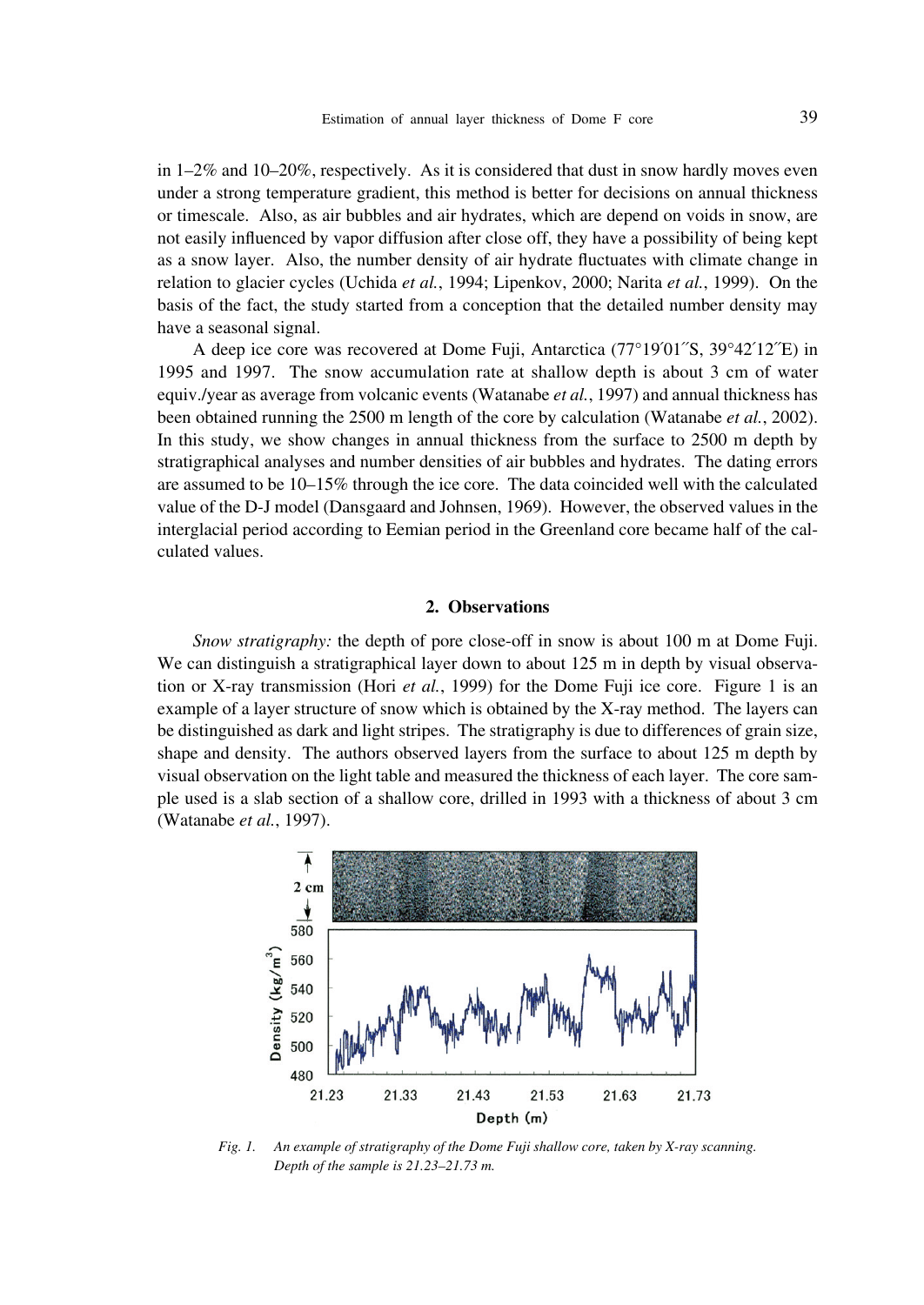*Air bubbles and hydrates:* the Dome Fuji deep core was used for observations of air bubbles and hydrates. The distribution and number density of air bubbles in the ice core are thought to preserve the basic stratification formed near the surface. We counted the number of air bubbles from a thin section of the ice core. The samples of thin section were selected from several depths in the depth range from 300 m to 900 m. Here, air bubbles disappear at about 1100 m and hydrates begin to appear from about 450 m (Narita *et al.*, 1999). The length of sample which was used for the analysis of air bubbles is about 1.0 m. The size of one thin section is 10 cm in length in the direction of depth, about 3 cm wide and 0.1 cm thick. Air bubbles were counted on enlarged microscopic photographs of each thin section. The spatial accuracy of size measurement is 10  $\mu$ m. The number of air bubbles is counted at every 3 mm depth interval. On the other hand, in order to examine the fluctuation of the number density of air hydrates, the observation was conducted with a microscope using a laser beam as a light source. The presence of hydrates is confirmed by refraction-index measurements. Samples 10 cm long, 4 cm wide and 5 mm thick were prepared for measurement of hydrates and area of  $1.1 \times 1.1$  mm<sup>2</sup> were photographed by using a charge coupled device camera analyzed computer. The number of hydrates was counted on the microscopic photograph initially, and the number density was calculated (Narita *et al.*, 1999).

# **3. Results**

Figure 2 shows a fluctuation of unit snow layer thickness, values of calculated annual layer thickness, accumulation rate obtained from volcanic events and oxygen isotope ratio  $(\delta^{18}O)$  that were obtained for a 125 m shallow core. Line  $\circled{1}$  is the average value of the observed layer at intervals of 2.5 m. The value is to be converted into water equivalent. Line ② is a fluctuation of annual thickness which was obtained as follows: Accumulation rate is



*Fig. 2. Fluctuation of thickness of layer at near surface (line* ①*). Line* ② *is annual thickness obtained from D-J model. Another line* ③ *is the average accumulation rate from volcanic signals.* □*-mark is the accumulation rate obtained from the tritium signal. Small dots indicate values of the oxygen isotope ratio*  $(\delta^{18}O)$ .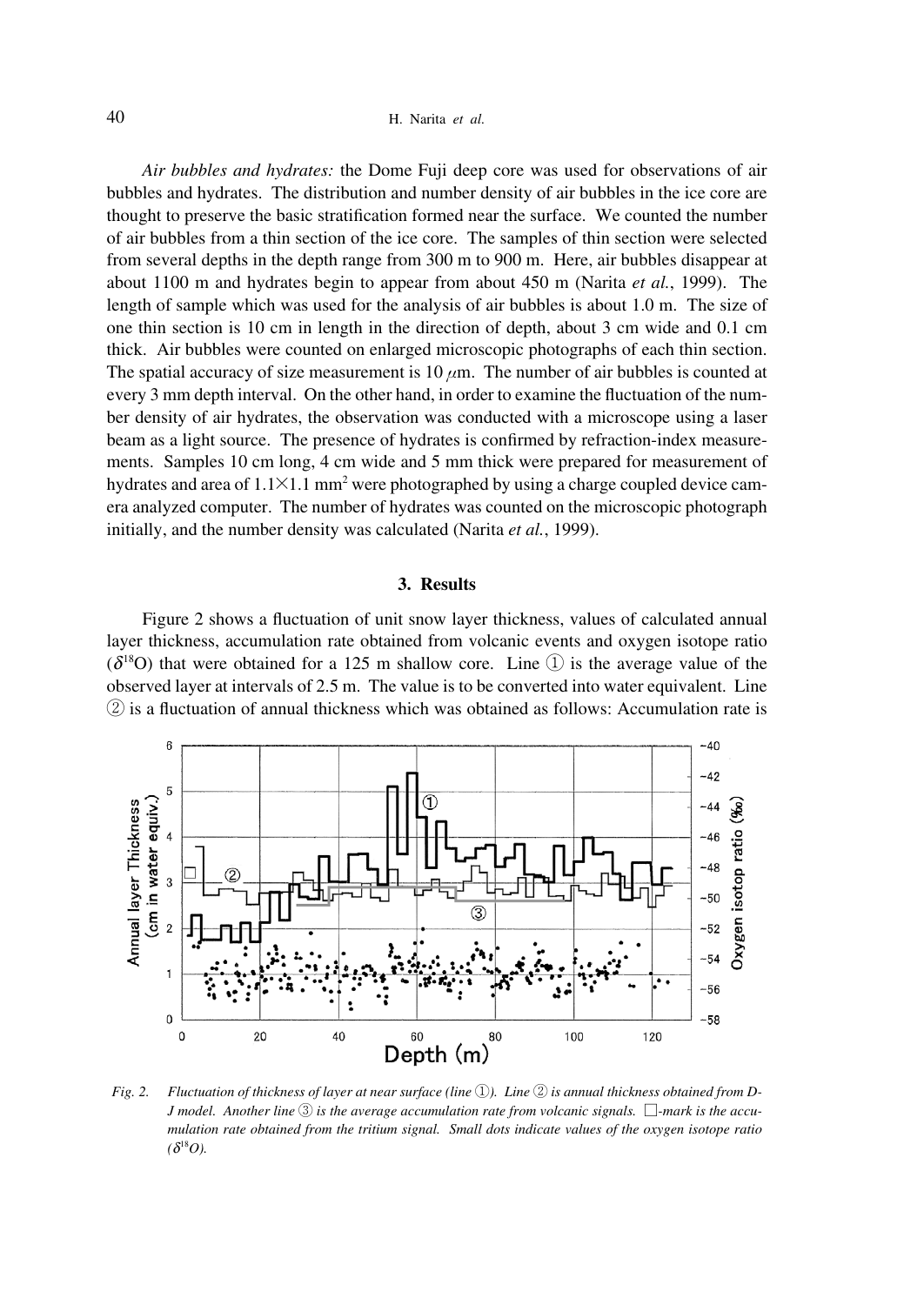calculated from the oxygen isotope ratio on the basis of the present relation between accumulation rate and oxygen ratio in the area above 3000 m a.s.l. (Satow *et al.*, 1999). Then, the annual layer thickness at a certain depth is calculated using simple empirical model proposed by Dansgaard *et al.* (1993). A  $\Box$ -mark shows an accumulation rate of 3.2 cm in water equivalent/year obtained by tritium profile (Ageta *et al.*, 1989) and line ③ shown by an arrow shows a long term average of accumulation rate which was obtained by volcanic time markers in 1464AD, 1259AD, 865AD, 639AD and 346BC (Watanabe *et al.*, 1997). We found from Fig. 2 that the value observed from the snow layer gradually approached the value obtained from the model with increasing depth. The gap between the two in the surface 30 m is attributed to the existence of thin layers which may have been formed under short term weather conditions. The large value of line  $(1)$  around the depth range between 50 and 70 m is due to heavy snowfall, because, when atmospheric blocking induces a significant rise of temperature in the polar region, warm air advection lasts several weeks. A concurrent increase of snow depth was observed at Dome Fuji (Enomoto *et al.*, 2000). It is thought that the thick layer is due to the blocking phenomena. Small dots are values of  $\delta^{18}O$ . They seem generally to be larger in the depth range between 50 and 70 m than at other depths, the same depth range contains excessively large values of  $\delta^{18}O$ . This is the one of the supporting factors that may be able to explain the blocking phenomenon.

Voids in snow change to air bubbles with the progression of densification. The number of air bubbles is related to the density and grain size and shape of snow. Therefore, the distribution of air bubbles in ice after close off of the void matrix of snow seems to have reappeared as a stratigraphical feature even at deeper depth. Figure 3 shows an example of the fluctuation of number density of air bubbles in a 500 mm length of ice core at 394.75 m depth. The thick line is the running mean of three data. We consider a change of the wave shape to reappearance of the layers and show a layer positions by marking them with an arrow as indicated in Fig. 3. The layer thickness obtained from air bubble fluctuation was calculated as an average through a 1.0 m-long sample. It is assumed from model calculation that the annual layer of 40 to 60 layers will contain in 1.0 m in length. That is, an value obtained by the calculation is an average over 40 to 60 years.



*Fig. 3. The fluctuation of number density of air bubbles in direction of depth.*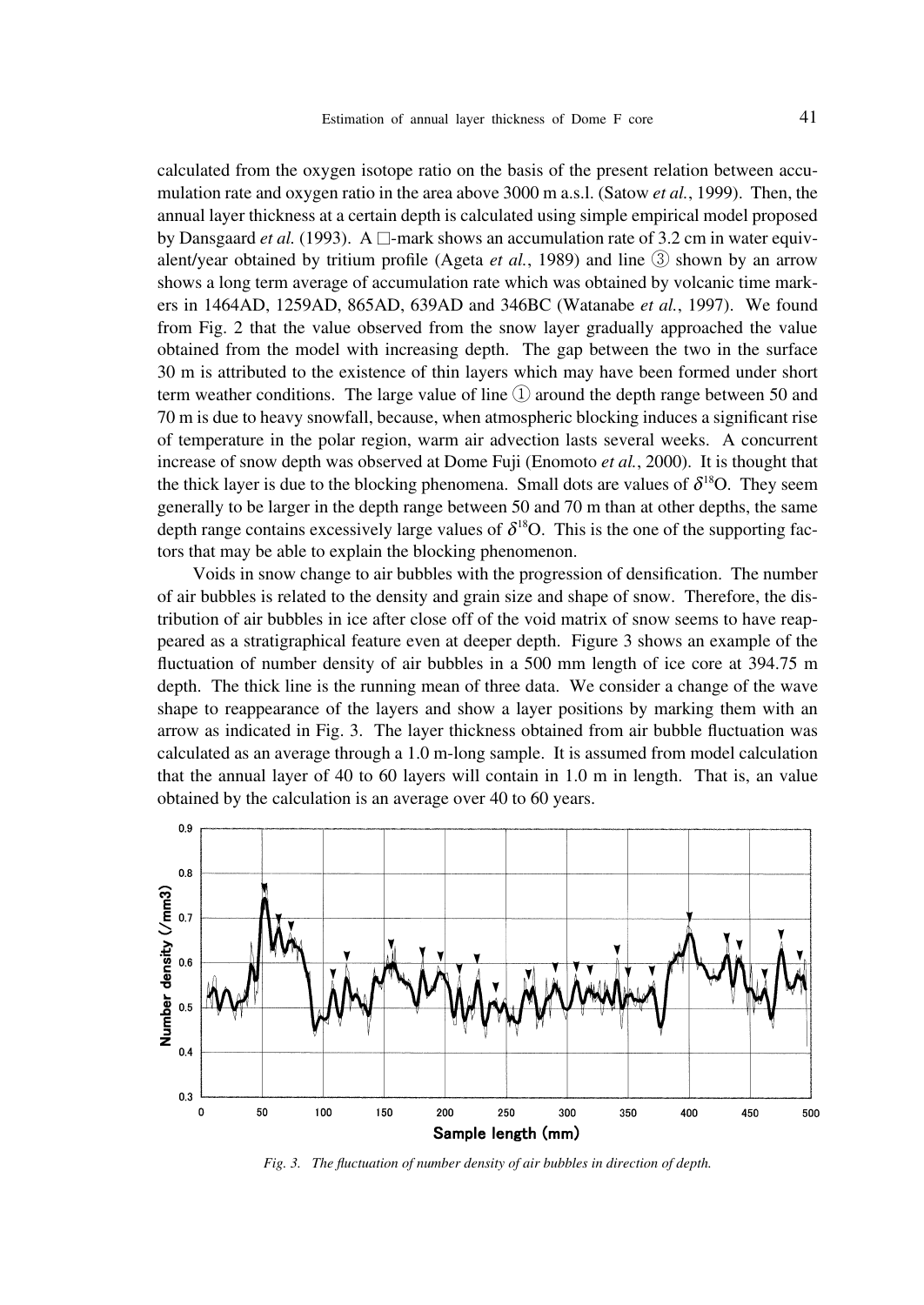# 42 H. Narita *et al.*

On the other hand, transition of air bubble-air hydrates in the Dome Fuji core is from 450 m to 1100 m in depth (Narita *et al.*, 1999). Below 1000 m, the number of air hydrates was counted by use of the laser tomography technique as described before, and the number density was calculated. Figure 4 shows the fluctuation of number density of air hydrates with depth. Here, arrows are placed at the peaks of fluctuation in the same way as the procedure in the analysis of air bubbles. This is based on the following consideration: Air bubbles metamorphose to air hydrates under high pressure. Then, it is assumed that the number of air hydrates formed will be in proportion to the number of air bubbles. The length of one sample for air hydrates measurement was 10 cm. The annual layer thickness calculated by the model is 0.5–1.0 cm at depth below 1000 m. Therefore, values obtained from the sample are





*Fig. 5. Relationship between observed layer thickness and annual thickness calculated on the basis of the D-J model.*  $\triangle$  *and*  $\triangle$  *are obtained from fluctuations of number densities of air bubbles and hydrates, respectively. Bars are error bars. EEM is the depth corresponding to the Eemian period.*

Depth (m)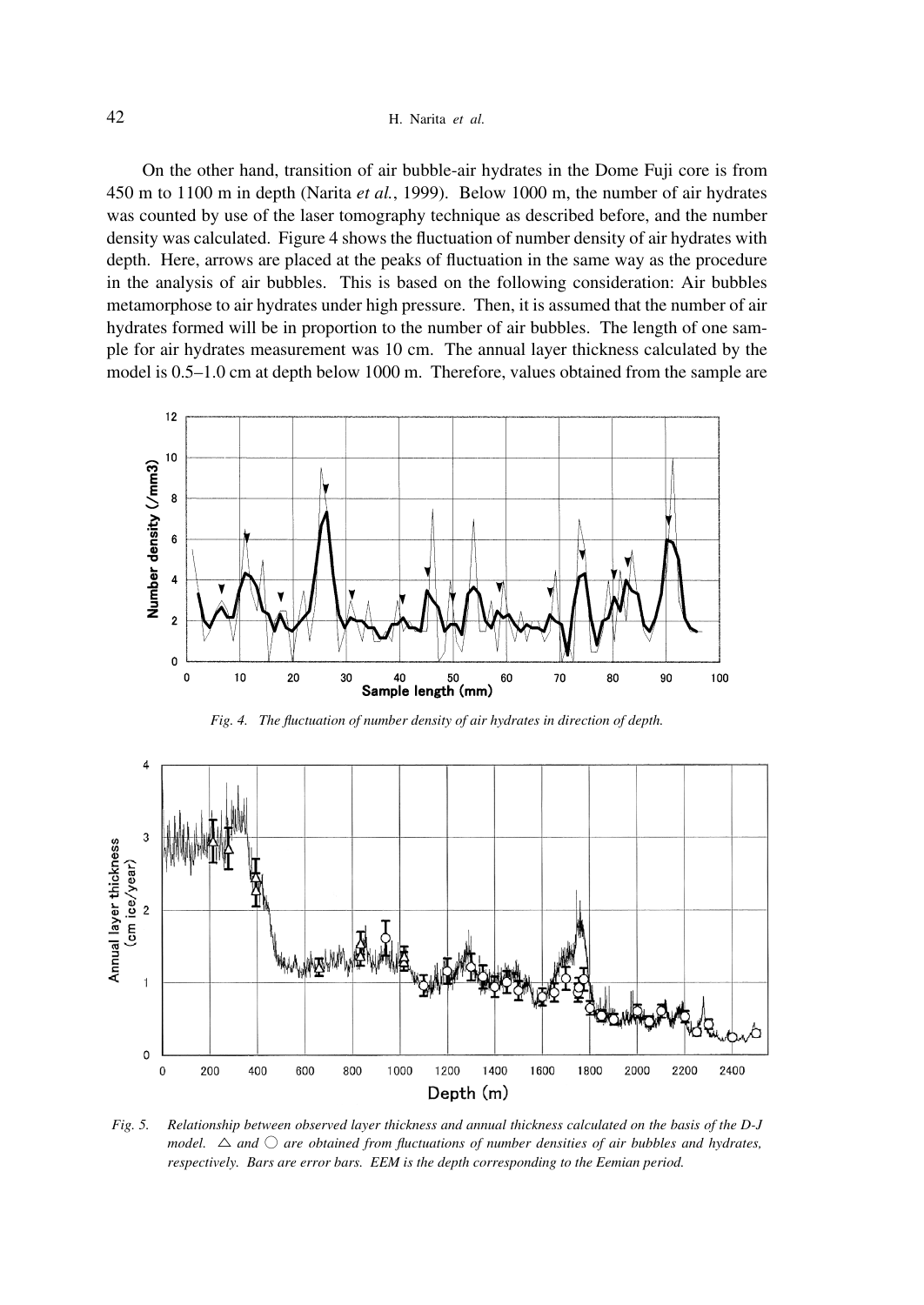

*Fig. 6. Correlation of annual thickness from stratigarphical analyses and the D-J model. Error bars are added to each mark.* ■ *is the value in the Eemian period.*

the averages during 10 to 20 years. Those values were plotted in Fig. 5 together with the annual thickness calculated from the model (Watanabe *et al.*, 2002, 2003). The fluctuation of layer thickness obtained from air bubble and air hydrate measurements agrees well with the value. However, the observed value in the warmer Last Interglacial at around 1700 m in depth is about half of the calculated value. Figure 6 shows the correlation between these two values, indicating good coincidence within about 15%. But, values in the middle of the Interglacial are apparently different from the others.

## **4. Discussion**

Snow layer thickness fluctuates from 2 to 5 cm in water equivalent, probably due to snow deposition and the successive depth hoar formation process. However, an average value for 2.5 m depth intervals approaches the annual layer thickness calculated below about 80 m in depth. At Dome Fuji, thin multi-layered ice crusts are formed in a year (Y. Fujii; personal communication). This may be the reason why the layer thickness is less than the calculated value. At about 30 m depth, snow density exceeds  $550 \text{ kg/m}^3$  and densification of snow occurs by deformation of snow grains below this depth (Narita *et al.*, 1997), where the thin layer structure may disappear and an annual layer boundary may be preserved. This may be the reason why the layer thickness approaches the calculated value. Also, Shiraiwa *et al*. (1996) have described the seasonal stratification of snow at altitude above 3500 m, which includes the Dome Fuji area, thin-hard summer and thick-soft winter layers. The observed fact explains the reason.

The number density of air bubbles reflects the space among grains of snow; it relates closely to snow structure. Therefore, it is considered that the periodic change of fluctuation indicates again the layer thickness of snow. Also, air bubbles are converted to air hydrates in the range of about 600 m to 1100 m depth.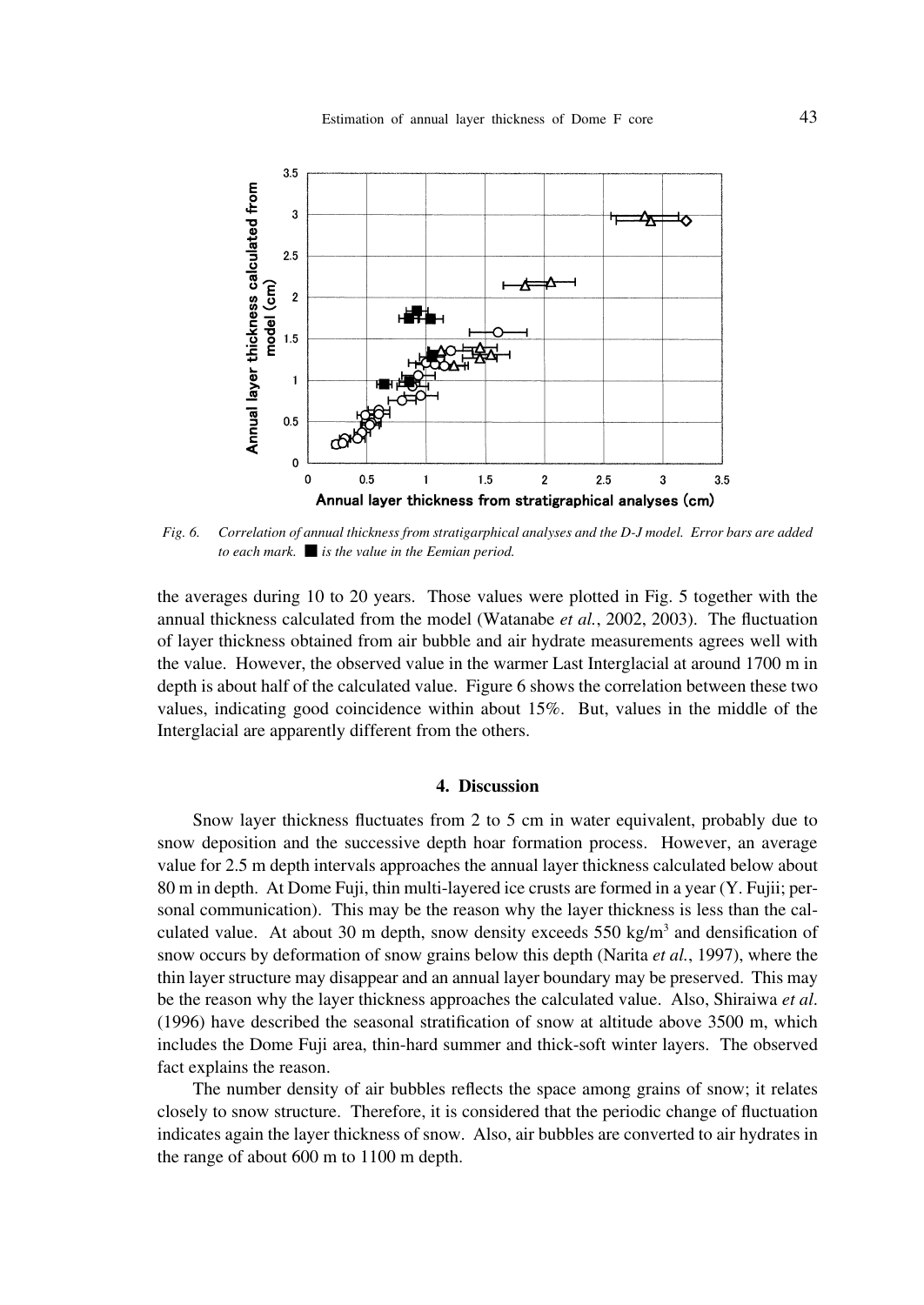## **5. Conclusion**

In this study, we show that annual layer thickness can be obtained on the basis of number density of air bubbles and air hydrates. Furthermore, it is expected that this method contributes to high resolution ice core dating even in the deep part of the ice core where chemical or isotopic seasonal signals disappear due to molecular diffusion.

## **Acknowledgments**

The members of the drilling team of JARE-36 and-37 recovered a deep ice core. The authors would like to thank them. This work was supported by a Grant-in-Aid for Scientific Research (No. 10204101) from the Ministry of Education, Culture, Sports, Science and Technology, Japan.

#### **References**

- Ageta, Y., Kamiyama, K., Okuhira, F. and Fujii, Y. (1989): Geomorphological aspects around the highest dome in Queen Maud Land, East Antarctica. Proc. NIPR Symp. Polar Meteorol. Glaciol., **2**, 88–96.
- Dansgaard, W. and Johnsen, S.J. (1969): A flow model and a time scale for the ice core from Camp Century, Greenland. J. Glaciol., **8**, 215–223.
- Dansgaard, W., Johnsen, S. J., Clausen, H B., Dahl Jensen, D., Gundestrup, N. S., Hammer, C. U., Hvidberg, C. U., Steffensen, J. P., Sveinjornsdottir, A. E., Jousel, J. and Bond, G. (1993): Evidence for general instability of past climate a 250-kyr ice-core record. Nature, **364**, 218–220.
- Enomoto, H., Takeyama, K., Surdyk, S., Motoyama, H., Kameda, T., Azuma, N. and Fujita, S. (2000): Impacts of winter blocking on the sea ice and snow accumulation in the Antarctic. Dai-23-kai Kyokuiki Kisuiken Shinpojiumu Puroguramu • Koen Yoshi (23th Symp. on Polar Meteorol. Glaciol. Programme Abstracts) Tokyo, Natl Inst. Polar Res., 80–81.
- Hammer, C., Clausen, H. B., Dansgaard, W., Gundestrup, S., Johnsen, S. J. and Reeh, N. (1978): Dating of Greenland ice cores by models, isotopes, volcanic debris, and continental dust. J. Glaciol., **20**, 3–26.
- Hori, A., Tayuki, K., Narita, H., Hondoh, T., Fujita, S., Kameda, T., Shoji, H., Azuma, N., Kamiyama. K., Fujii, Y., Motoyama, H. and Watanabe, O. (1999): A detailed density profile of the Dome Fuji (Antarctica) shallow ice core by X-ray transmission method. Ann. Glaciol., **29**, 211–214.
- Lipenkov, V. Ya. (2000): Air bubble and air-hydrate crystals in the Vostok ice core. Physics of Ice Core Records, ed. by T. Hondoh. Sapporo, Hokkaido Univ. Press, 327–358.
- Meese, D. A., Gow, A. J., Alley, R. B., Zielinski, G. A., Grootes, P. M., Ram, M., Taylor, K. C., Mayewski, A. and Bolzan, J. F. (1997): The Greenland ice sheet project 2 depth-age scale: Methods and results. J. Geophys. Res., **102**, C12, 26411–26423.
- Narita, H., Azuma, N., Hondoh, T., Fujii, M., Kawaguchi, M., Mae, S., Shoji, H., Kameda, T. and Watanabe. O. (1999): Characteristics of air bubbles and hydrates in the Dome Fuji ice core, Antarctica. Ann. Glaciol., **29**, 207–210.
- Neften, A., Andree, M., Schwander, J., Stauffer, B. and Hammer, C. U. (1985): Measurement of a kind of DC-conductivity on cores from Dye 3. Greenland Ice Core. Geophysics, Geochemistry, and the Environment, ed. by C. C. Langway, Jr. *et al*. Washington, D.C., Am. Geophys. Union, 32–38 (Geophys. Monogr. Ser., **33**).
- Satow, K., Watanabe, O., Shoji, H. and Motoyama, H. (1999): The relationship among accumulation rate, stable isotope ratio and temperature on the plateau of East Dronning Maud Land, Antarctica. Polar Meteorol. Glaciol., **13**, 43–52.
- Shiraiwa, T., Shoji, H., Saito, T., Yokoyama, K. and Watanabe, O. (1996): Structure and dielectric properties of surface snow along the traverse route from coast to Dome Fuji Station, Queen Maud Land, Antarctica. Proc. NIPR Symp. Polar Meteorol. Glaciol., **10**, 1–12.